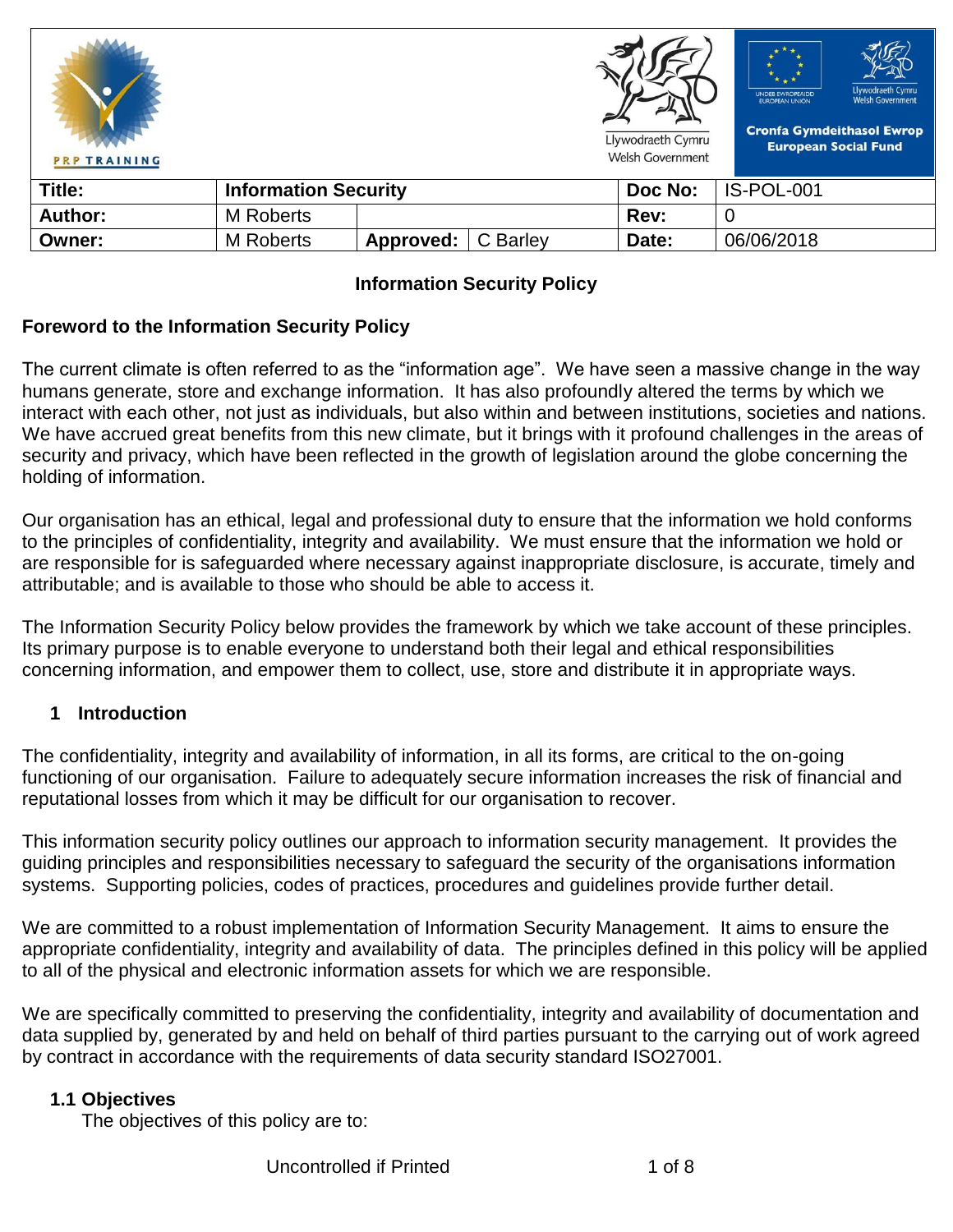







**Cronfa Gymdeithasol Ewrop European Social Fund** 

Llywodraeth Cymru Welsh Government

**Title: Information Security Information Security IDoc No:** | IS-POL-001 **Author:** M Roberts **Rev:** 0

- 1. Provide a framework for establishing suitable levels of information security for all our information systems and to mitigate the risks associated with the theft, loss, misuse, damage or abuse of these systems.
	- a. This explicitly includes any ISO27001 certified Information Security Management Systems we may run
	- b. The resources required to manage such systems will be made available

**Owner:** M Roberts **Approved:** C Barley **Date:** 06/06/2018

- c. Continuous improvement of any ISMS will be undertaken.
- 2. Make certain that users are aware of and comply with all current and relevant UK and EU legislation.
- 3. Provide the principles by which a safe and secure information systems working environment can be established for staff, students and any other authorised users.
- 4. Ensure that all users understand their own responsibilities for protecting the confidentiality and integrity of the data that they handle.
- 5. Protect us from liability or damage through the misuse of IT facilities
- 6. Respond to changes in the context of the organisation as appropriate, initiating a cycle of continuous improvement.

# **1.2 Scope**

This policy is applicable to, and will be communicated to. All staff, students, other members of the organisation and third parties who interact with information held by us and the information systems used to store and process it.

This includes, but is not limited to: any system or data attached to our data or telephone networks, systems managed by us, mobile devices used to connect to our network or hold our data, data over which we are the data controller and data processor, electronic communications sent from us.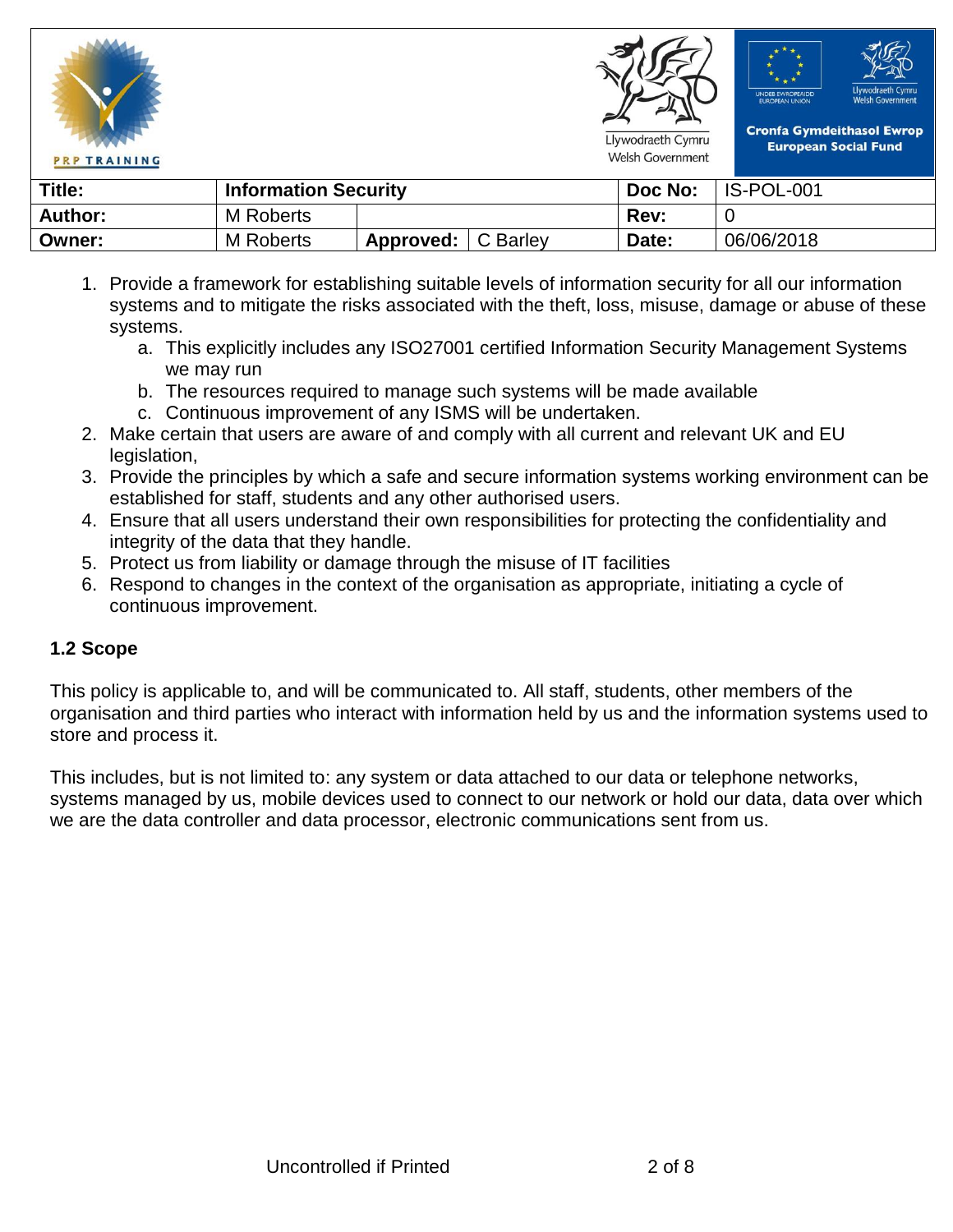





**Cronfa Gymdeithasol Ewrop** 

Llywodraeth Cymru Welsh Government **European Social Fund** 

| Title:  | <b>Information Security</b> |           |          | Doc No: | IS-POL-001 |
|---------|-----------------------------|-----------|----------|---------|------------|
| Author: | <b>M</b> Roberts            |           |          | Rev:    |            |
| Owner:  | <b>M</b> Roberts            | Approved: | C Barley | Date:   | 06/06/2018 |

### **2 Policy**

# **2.1 Information security principles**

The following information security principles provide overarching governance for the security and management of information at our organisation.

- 1. Information should be classified according to an appropriate level of confidentiality, integrity and availability and in accordance with legislative, regulatory and contractual requirements
- 2. Staff with particular responsibilities for information must ensure the classification of that information, must handle that information in accordance with its classification level, and must abide by any contractual requirements, policies, procedures or systems for meeting those requirements.
- 3. All users covered by the scope of this policy must handle information appropriately and in accordance with its classification level.
- 4. Information should be both secure and available to those with legitimate need for access in accordance with its classification.
- 5. Information will be protected against unauthorised access or processing in accordance with its classification level
- 6. Breaches of this policy must be reported
- 7. Information security provision and the policies that guide it will be regularly reviewed, including through the use of annual internal audits.

# **2.2 Legal and Regulatory Obligations**

Our organisation has a responsibility to abide by and adhere to all current UK and EU legislation as well as a variety of regulatory and contractual requirements.

A non-exhaustive summary of the legislative and regulatory and contractual obligations that contribute to the form and content of this policy.

Related policies will detail other applicable legislative requirements or provide further detail on the obligations arising from the legislation summarised below.

# **2.3 Information Classification**

The following table provides a summary of the information classification levels that have been adopted by our organisation and underpin the 8 principles of information security defined in this policy.

These classification levels explicitly incorporate the General Data Protection Regulation's definitions of Personal Data and Special Categories of Personal Data.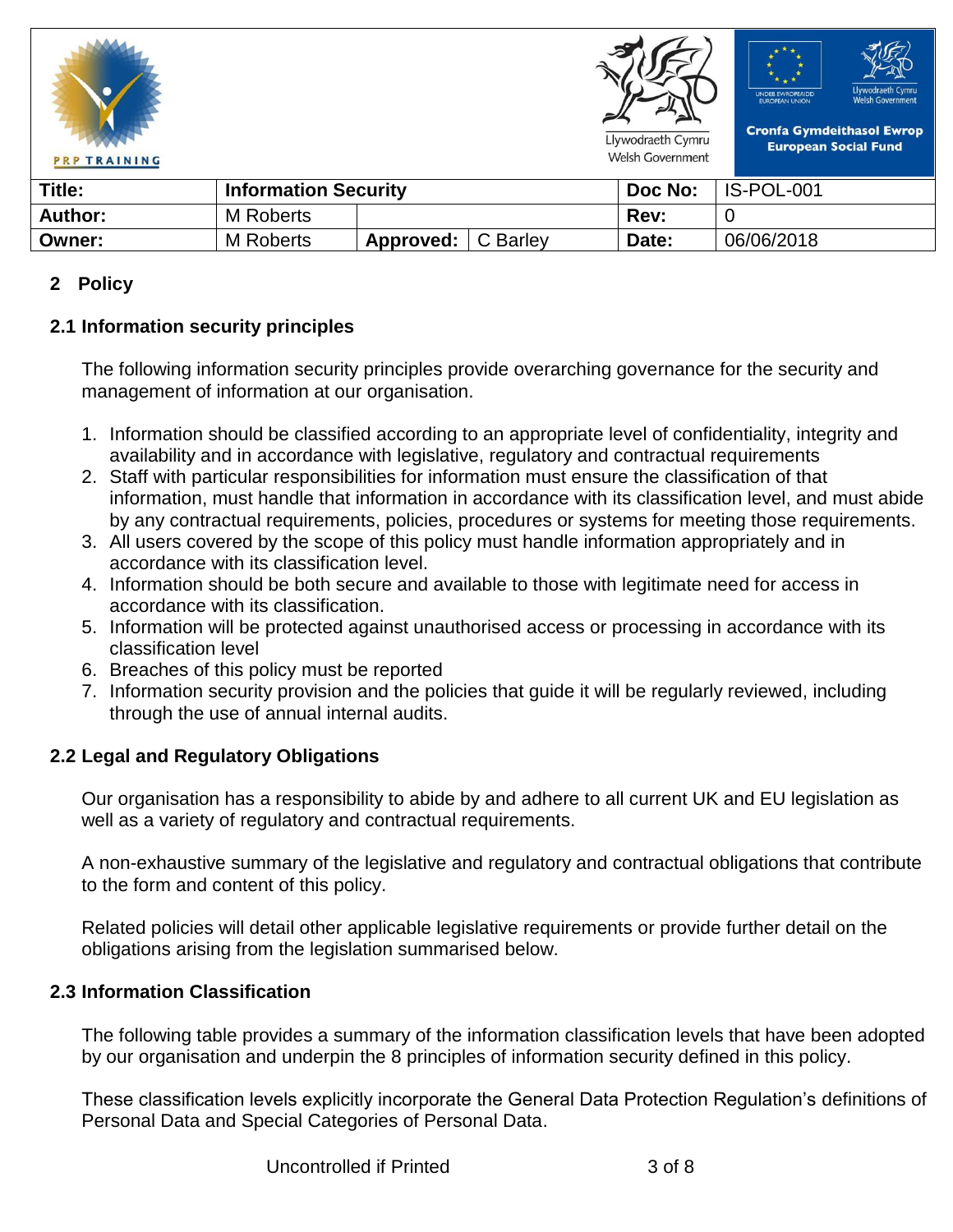







Llywodraeth Cymru **Welsh Government** 

**Cronfa Gymdeithasol Ewrop European Social Fund** 

| Title:  | <b>Information Security</b> |           |          | Doc No: | IS-POL-001 |
|---------|-----------------------------|-----------|----------|---------|------------|
| Author: | M Roberts                   |           |          | Rev:    |            |
| Owner:  | <b>M</b> Roberts            | Approved: | C Barley | Date:   | 06/06/2018 |

| <b>Security Level</b> | <b>Definition</b>               | Examples                                                                             |
|-----------------------|---------------------------------|--------------------------------------------------------------------------------------|
| 1. Confidential       | Normally                        | GDPR - defined Special Categories of personal data                                   |
|                       | accessible only                 | (racial/ethnic origin, political opinion, religious beliefs, trade                   |
|                       | to specified                    | union membership, physical/mental health condition, sexual                           |
|                       | members of the                  | life, criminal record)                                                               |
|                       | organisation.                   |                                                                                      |
|                       | Should be held                  |                                                                                      |
|                       | in an encrypted                 |                                                                                      |
|                       | state.                          |                                                                                      |
| 2. Restricted         | Normally                        | GDPR - defined Personal Data (information that identifies                            |
|                       | accessible only<br>to specified | individuals including home/work address, age, telephone<br>number, schools attended) |
|                       | members of the                  |                                                                                      |
|                       | organisation                    | Draft reports, papers and minutes                                                    |
|                       |                                 |                                                                                      |
| 3. Internal           | Normally                        | Internal correspondence                                                              |
| Use                   | accessible only                 |                                                                                      |
|                       | to members of                   | Final working group papers and minutes                                               |
|                       | staff                           |                                                                                      |
|                       |                                 | Committee papers                                                                     |
|                       |                                 |                                                                                      |
|                       |                                 |                                                                                      |
| 4. Public             | Accessible to all               | Annual accounts                                                                      |
|                       | members of the                  |                                                                                      |
|                       | public                          | Minutes of statutory and other formal committees                                     |
|                       |                                 | Pay scales etc.                                                                      |
|                       |                                 |                                                                                      |
|                       |                                 | Information of the organisation website                                              |
|                       |                                 |                                                                                      |

# **2.4 Suppliers**

All suppliers will abide by the organisations Information Security Policy, or otherwise be able to demonstrate corporate security policies providing equivalent assurance. This includes:

- When accessing or processing our assets, whether on site or remotely
- When subcontracting to other suppliers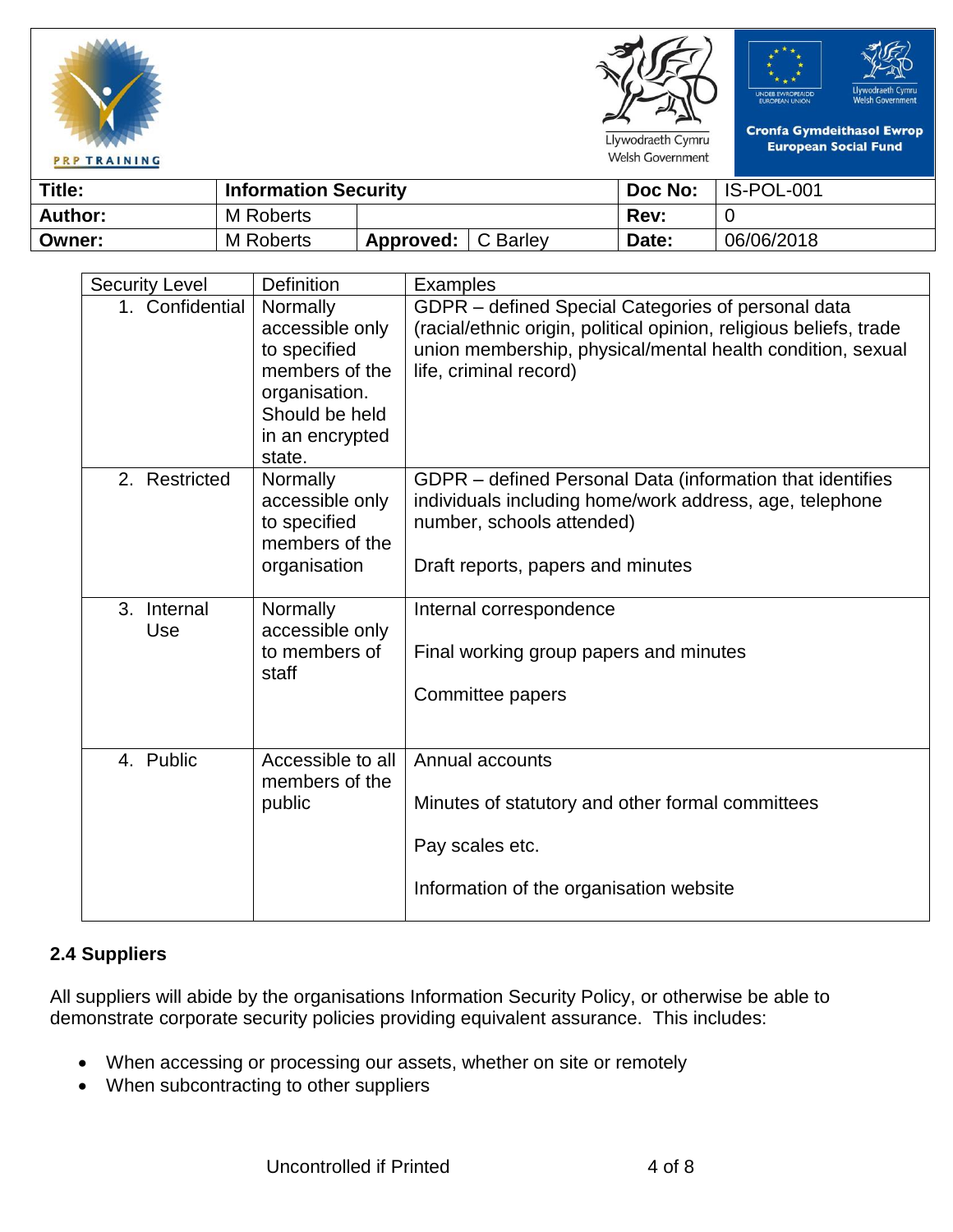| <b>PRP TRAINING</b> |                             |           |          | Llywodraeth Cymru<br><b>Welsh Government</b> | Llywodraeth Cymru<br><b>UNDEB EWROPEAIDD</b><br><b>Welsh Government</b><br><b>EUROPEAN UNION</b><br><b>Cronfa Gymdeithasol Ewrop</b><br><b>European Social Fund</b> |
|---------------------|-----------------------------|-----------|----------|----------------------------------------------|---------------------------------------------------------------------------------------------------------------------------------------------------------------------|
| Title:              | <b>Information Security</b> |           |          | Doc No:                                      | IS-POL-001                                                                                                                                                          |
| <b>Author:</b>      | M Roberts                   |           |          | Rev:                                         | 0                                                                                                                                                                   |
| Owner:              | <b>M</b> Roberts            | Approved: | C Barley | Date:                                        | 06/06/2018                                                                                                                                                          |

### **2.5 Cloud Providers**

Under GDPR, a breach of personal data can lead to a fine of up to 4% of global turnover. Where our organisation uses cloud services. Our organisation retains responsibility as the data controller for any data it puts into the service, and can consequently be fined for any data breach, even if this is the fault of the cloud service provider. Our organisation will bear responsibility for contacting Information Commissioners Office concerning the breach as well as any affected individual. It will also be exposed to any lawsuit for damages as a result of the breach. It is extremely important, as a consequence, that our organisation is able to judge the appropriateness of a Cloud service provider's information security provision. This leads to the following stipulations:

- All providers of cloud services to our organisation must respond to cloud services assurances questionnaire prior to a service being commissioned. In order for us to understand the provider's information security provision
- Cloud services used to process personal data will be expected to have ISO270001 certification, with adherence to the standard considered the best way of a supplier proving that it has met the GDPR principle of privacy by design, and that it has considered information security throughout its service model.
- Any request for expectations will be considered by the Risk Manager.

### **2.6 Compliance, Policy Awareness and Disciplinary Procedures**

Any security breach of our information systems could lead to the possible loss of confidentiality, integrity and availability of personal or other confidential data stored on these information systems. The loss or breach of confidentiality of personal data is an infringement of the General Data Protection Regulation, contravenes our Data Protection Policy, and may result in criminal civil action against our organisation.

The loss or breach of confidentiality or contractually assured information may result in the loss of business, financial penalties or criminal or civil action against our organisation. Therefore it is critical that all users of the organisations information systems adhere to the Information Security Policy and its supporting policies.

All current staff, students and other authorised users will be informed of the existence of this policy and the availability of supporting policies, codes of practice and guidance's.

Any security breach will be handled in accordance with all relevant organisational policies.

### **2.7 Incident Handling**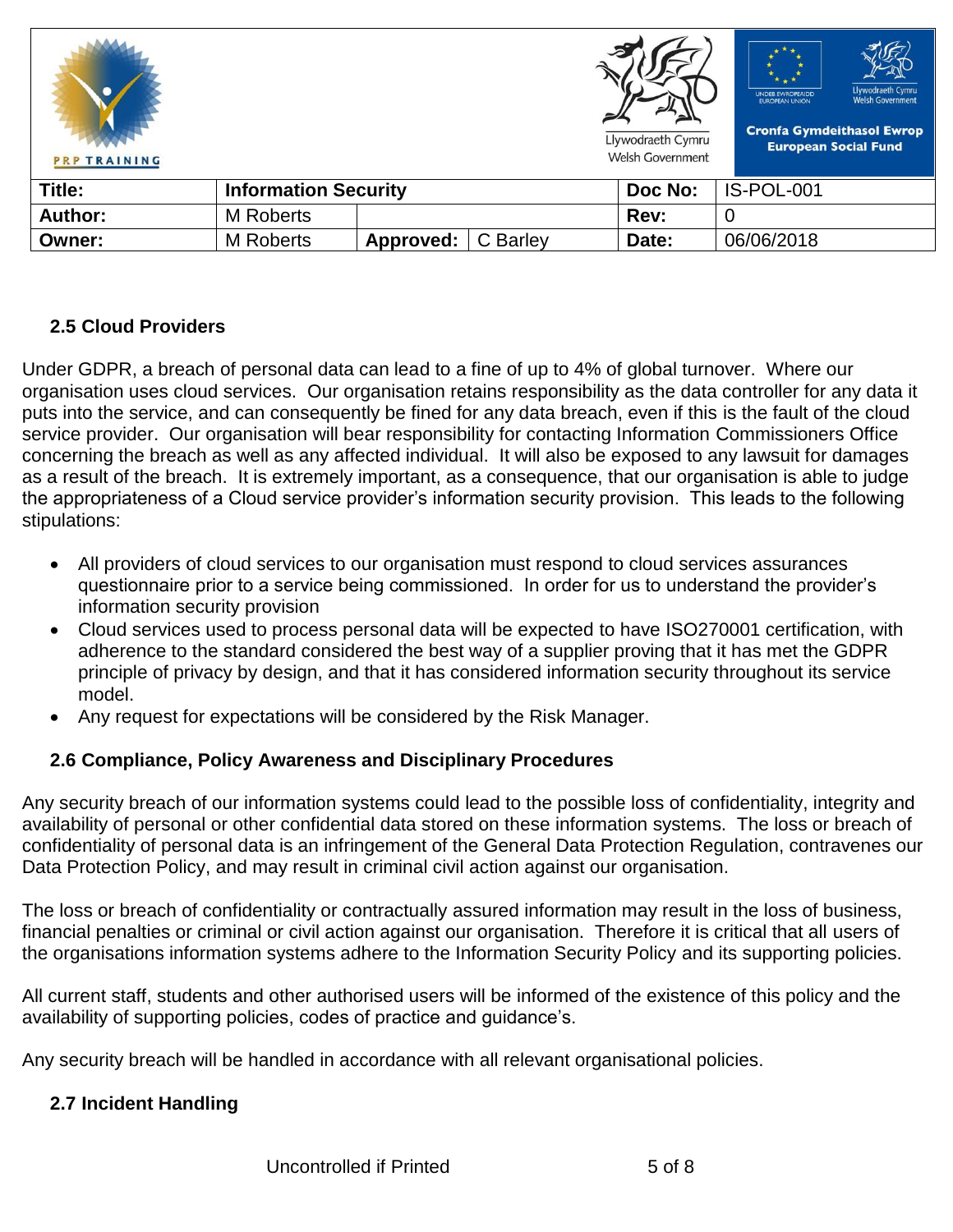



Llywodraeth Cymru

Welsh Government



**Cronfa Gymdeithasol Ewrop European Social Fund** 

| Title:         | <b>Information Security</b> |           |          | Doc No: | IS-POL-001 |
|----------------|-----------------------------|-----------|----------|---------|------------|
| <b>Author:</b> | <b>M</b> Roberts            |           |          | Rev:    |            |
| Owner:         | <b>M</b> Roberts            | Approved: | C Barley | Date:   | 06/06/2018 |

In a member of staff or student, is aware of an information security incident then they must report it to the **Directors** 

Breaches of personal data will be reported to the information Commissioner's Office by the Directors.

### **2.8 Review and Development**

This policy shall be reviewed by the Directors and updated regularly to ensure that it remains appropriate in the light of any relevant changes to the law, organisational policies or contractual obligations.

Additional regulations may be created to cover specific areas.

## **Appendix A: Summary of supporting legislation**

#### **The Computer misuse Act 1990**

Defines offence in relation to the misuse of computers as:

- Unauthorised access to computer material
- Unauthorised access with intent to commit or facilitate commission of further offences
- Unauthorised modification of computer material

### **The Freedom of Information Act 2000**

The Freedom of Information Act 2000 (FOIA2000) is a general right of public access to all types of recorded information held by public authorities in order to promote a culture of openness and accountability

### **Regulation of Investigatory Powers Act 2000**

The Regulation of Investigatory Powers Act 2000 regulates the powers of public bodies to carry out surveillance and investigation. It covers the interception and use of communications data and can be invoked in the cases of national security, and for the purpose of detecting crime, preventing disorder, public safety and protecting public health.

### **Defamation Act 1996**

Defamation is a false accusation of an offence or malicious misrepresentation of someone's words or actions. The defamation laws exist to protect a person or an organisation's reputation from harm.

### **Obscene Publications Act 1959 and 1964**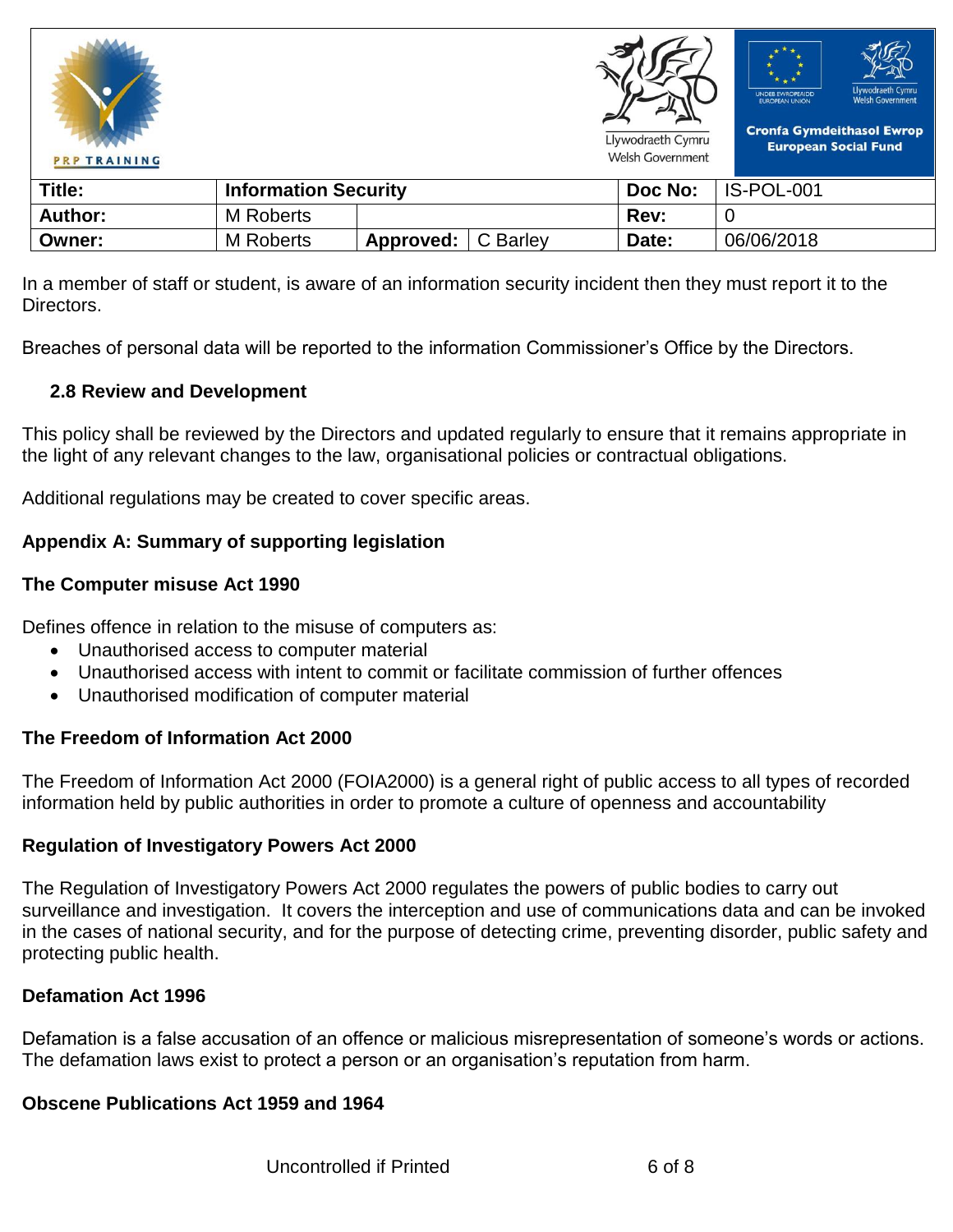| <b>PRP TRAINING</b> |                             |           |          | Llywodraeth Cymru<br><b>Welsh Government</b> | $* + *$<br>Llywodraeth Cymru<br><b>UNDEB EWROPEAIDD</b><br><b>Welsh Government</b><br><b>EUROPEAN UNION</b><br><b>Cronfa Gymdeithasol Ewrop</b><br><b>European Social Fund</b> |
|---------------------|-----------------------------|-----------|----------|----------------------------------------------|--------------------------------------------------------------------------------------------------------------------------------------------------------------------------------|
| Title:              | <b>Information Security</b> |           |          | Doc No:                                      | IS-POL-001                                                                                                                                                                     |
| <b>Author:</b>      | <b>M</b> Roberts            |           |          | Rev:                                         | U                                                                                                                                                                              |
| Owner:              | <b>M</b> Roberts            | Approved: | C Barley | Date:                                        | 06/06/2018                                                                                                                                                                     |

The law makes it an offence to publish, whether for gain or not, any content whose effect will tend to "deprave or corrupt " those likely to read, see or hear the matter contained or embodied in it. This could include images of extreme sexual activity such as bestiality, necrophilia, rape or torture.

### **Protection of Children Act 1978, Criminal Justice Act 1988, Criminal Justice and Immigration Act 2008**

The Protection of Children Act 1978 prevent the exploitation of children by making indecent photographs of them and penalises the distribution and showing of such indecent photographs. Organisations must take appropriate steps to prevent such illegal activities by their workers using their digital systems and networks.

The definition of photographs' include data stored on a computer disc or by other electronic means which is capable of conversion into an image.

It is an offence for a person to distribute or show such indecent photographs, or to possess such indecent photographs, with a view to their being distributed or shown by himself or others.

Section 160of the Criminal Justice Act 1988 makes the simple possession of indecent photographs of children an offence. Making an indecent image of a child is a serious arrestable offence carrying a maximum sentence of 10 years imprisonment.

### **Terrorism Act 2006**

The Terrorism Act 2006 makes it an offence to write, publish or circulate any material that could be seen by any one or more of the persons to whom it has or may become available, as a direct or indirect encouragement or other inducement to the commission, preparation or instigation of acts of terrorism.

It also prohibits the writing, publication or circulation of information which is likely to be useful to any one or more persons in the commission or preparation of terrorist acts or is in a form or context in which it is likely to be understood by any one or more of those persons as being wholly or mainly for the purpose of being so useful.

In addition, it prohibits the glorification of the commission or preparation (whether in the past, in the future or generally) of terrorist acts or such offences; and the suggestion that what is being glorified is being glorified as conduct that should be emulated in existing circumstances.

### **General Data Protection Regulation**

The GDPR will apply in the UK from 25 May 2018. The government has confirmed that the UK's decision to leave the EU will not affect implementation of the GDPR. The GDPR reinforces and extends data subjects' rights as laid out in the Data Protection Act 1998, and provides additional stipulations around accountability and governance, breach notification and transfer of data. It also extends the maximum penalties liable due ti a data breach, from £500,000 to 4% of global turnover.

Uncontrolled if Printed 7 of 8